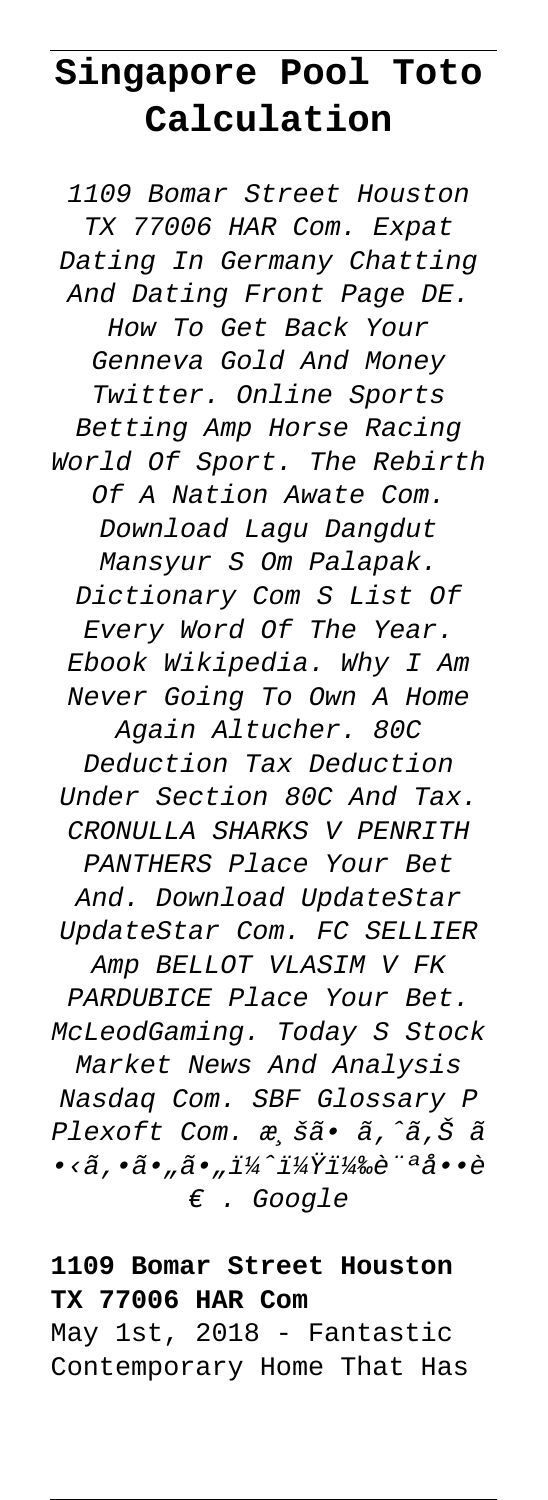Been Thoughtfully Designed Amp Beautifully Crafted W Clean Lines Amp Sleek Finishes The Open Floorplan W Walls Of Windows Is Built Around A Central Garden Amp Terrace W Outdoor Kitchen Pool Sized Yard And Is Ideal For

### Entertaining''**EXPAT DATING IN GERMANY CHATTING AND DATING FRONT PAGE DE**

MAY 5TH, 2018 - THE FIRST AND THE BEST FREE DATING SITE FOR EXPATS IN GERMANY FIND AND MEET OTHER EXPATS IN GERMANY REGISTER FOR FREE NOW'

## '**How to Get Back Your Genneva Gold and Money Twitter**

November 7th, 2012 - It is perplexing that many Malaysian jumped into Genneva pool of gold after it received the endorsement of Mahathir and Rosmah After a series of expose on those two that would make us think a thousand times before we even want to see their faces on the tele and these people became Gennevan because of Mahathir and Rosmah' '**Online Sports Betting amp Horse Racing World Of Sport**

May 5th, 2018 - Marshalls World of Sport

supports responsible gambling Gambling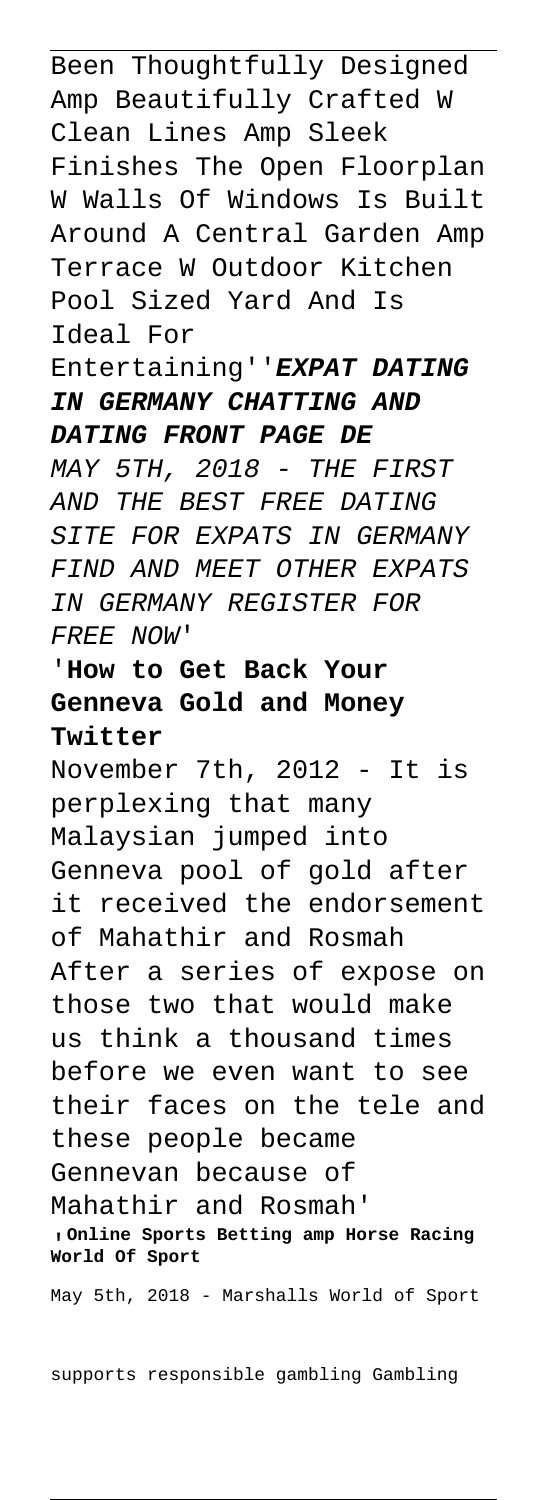only for persons 18 years and older National Responsible Gambling Programme Toll Free Counselling Line 0800 006 008'

'**THE REBIRTH OF A NATION AWATE COM** MARCH 2ND, 2018 - THE YOUNG AND OLD HAND

IN HAND IN THE SOLID FORMATION CHANTING

SIMULTANEOUSLY THE SAME TUNE IN UNISON

RAISING BANNERS OF PEACE HARMONY AND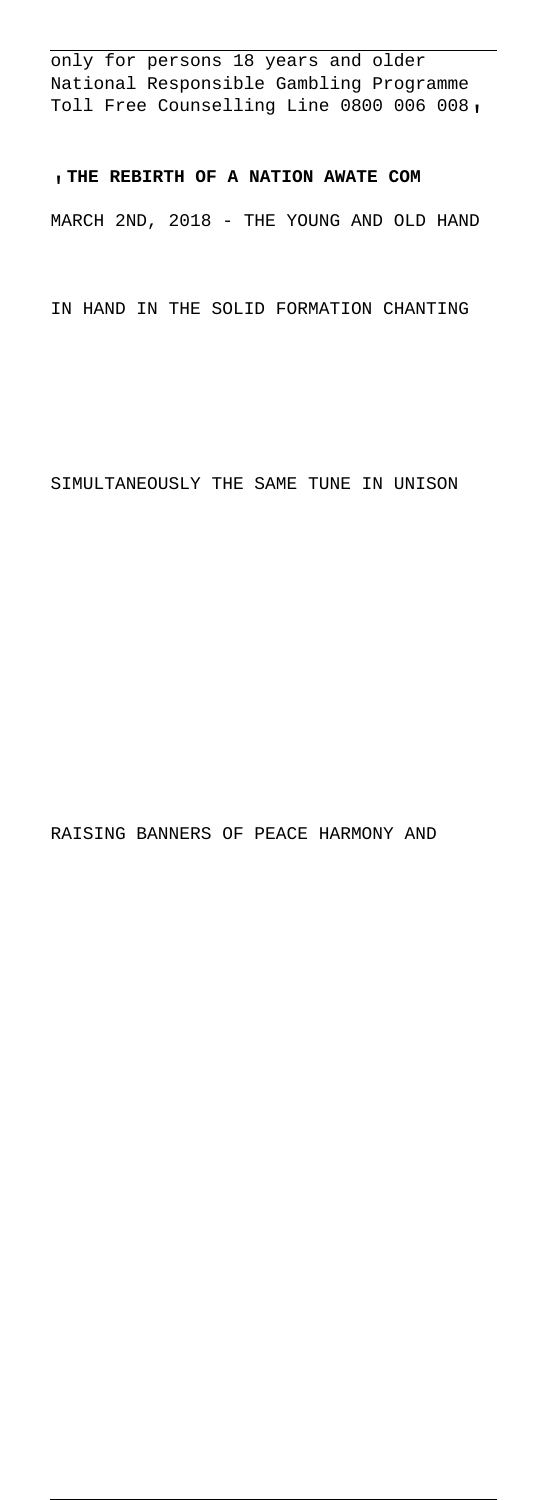INSTILLED IN THE POPULATION THEM WHO FACED WITH THEIR BARE CHESTS THE AGGRESSION AND THE FATAL BULLETS WHICH CAME FROM ALL'

'**Download Lagu Dangdut Mansyur S Om Palapak May 5th, 2018 - 15 Temukan Lagu Dan Video Yang Kamu Cari Dibawah Lalu Tekan Enter Temukan Lagu Dan Video Yang Kamu Cari Dibawah Lalu Tekan Enter**  $D\check{z}D\check{N}fD\pm D\tilde{N}-D^{\circ}D^{3}/D^{2}D^{\circ}D^{1}/D^{3}/28$  $\tilde{E}^3 \tilde{N} \in \tilde{N} f D^2 2014 \tilde{N} \in V$ 

'**Dictionary com s List of Every Word of the Year** November 28th, 2017 A list of every Word of the Year selection released by Dictionary com Dictionary com s first Word of the Year was chosen in 2010' '**ebook wikipedia**

**may 4th, 2018 - tecnologia per la lettura di un libro elettronico sono necessari diversi componenti il documento elettronico di partenza o e text in un formato elettronico ebook format come ad esempio l epub o altri formati**'

'**Why I Am Never Going To Own A Home Again Altucher**

March 19th, 2011 - My Goal Is To Deliver To You A Fresh Perspectiveâ€| Something To Help You Make Sense Of The Chaos Sign Up Below For Altucher Confidential My

Tell All FREE Weekday E Letter''**80C**

**Deduction Tax Deduction Under Section 80C and Tax**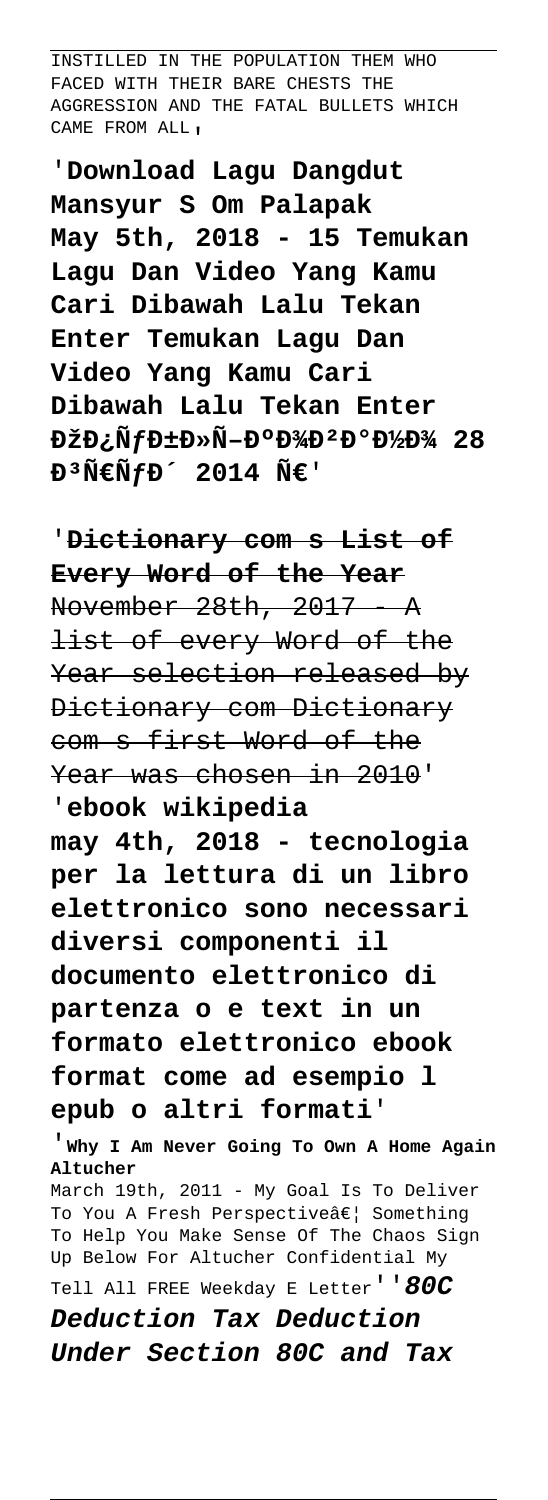December 26th, 2016 - Articles deals with deduction under Section 80C of the Income Tax Act and explains who is eligible for deduction Eligible Investments Limit for deduction who can invest for whom and time period for investment Background for deduction under Section 80C of the Income Tax Act India What are'

'**CRONULLA SHARKS V PENRITH PANTHERS Place Your Bet And** May 5th, 2018 - Bet Co Za Is South Africaa <Member Online And Mobile Sports Betting Site Youâ€<sup>m</sup>ll Have Immediate Access To The Thrilling World Of Sports Betting Anywhere And Anytime'

'**DOWNLOAD UPDATESTAR UPDATESTAR COM** MAY 2ND, 2018 - DOWNLOAD THE FREE TRIAL VERSION BELOW TO GET STARTED DOUBLE CLICK THE DOWNLOADED FILE TO INSTALL THE SOFTWARE''**FC SELLIER Amp BELLOT VLASIM V FK PARDUBICE Place Your Bet** May 6th, 2018 - Bet Co Za Is South Africa's Premier Online And Mobile Sports Betting Site You'11 Have Immediate Access To The Thrilling World Of Sports Betting Anywhere And Anytime''**McLeodGaming** May 6th, 2018 - Home Of Super Smash Flash

2 Home Of SSF2 Yeah Jam Fury Impossible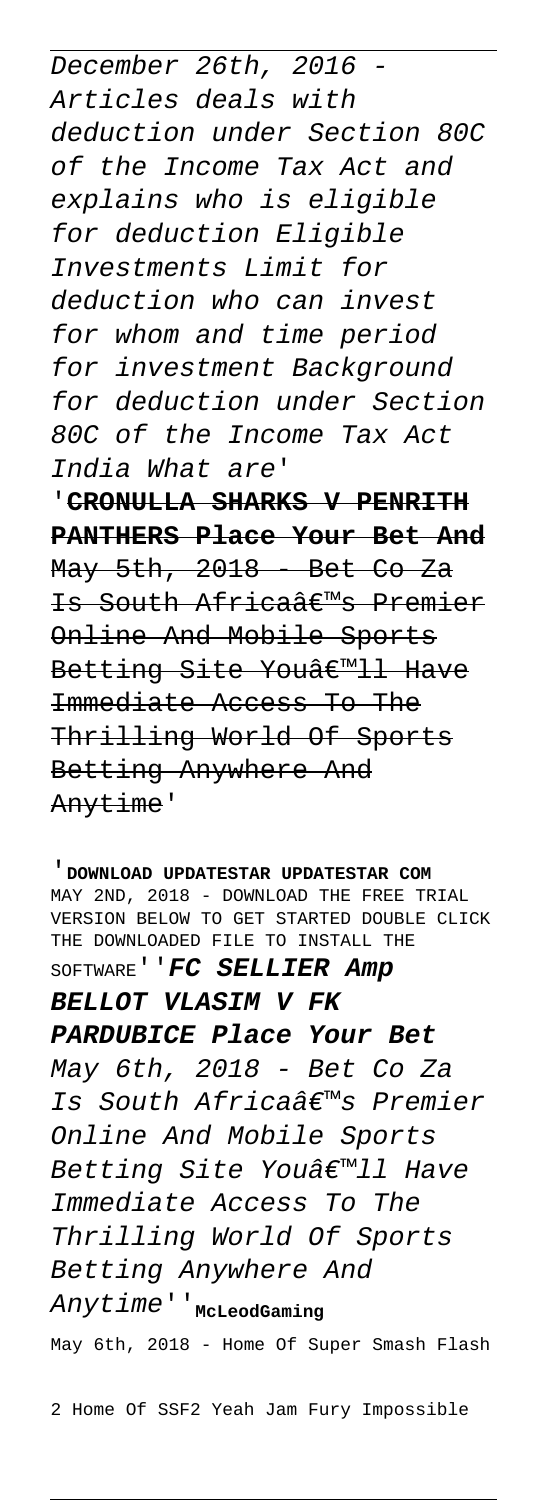Pong More''**Today S Stock Market News And Analysis Nasdaq Com**

May 5th, 2018 Join The Nasdaq Community Today And Get Free Instant Access To Portfolios Stock Ratings Real Time Alerts And More''**SBF Glossary P**

#### **plexoft com**

May 2nd, 2018 - Click here for bottom P p p P Momentum Utility of the concept of momentum and the fact of its conservation in toto for a closed system were discovered by Leibniz p' '<del>æ़ šã• ã, ̂ã,Š ã•‹ã,•ã•"ã•"ï</del>

**¼ˆï¼Ÿï¼‰è¨ªå••è€**  May 5th, 2018 - ã•©ã, , ã•£ï¼  $\frac{11}{4}$  $\frac{12}{4}$  $\frac{32}{4}$  $\frac{32}{4}$  $\frac{42}{4}$  $\frac{33}{4}$  $\frac{34}{4}$  $\frac{34}{4}$ <del>"㕾ã•™ã€,秕諸事æf ã•®ã•</del> <del>Ÿã,•〕㕠㕺ã,‰ã••ï¼^㕊æš</del> <del>‡ï¼‰ã,′ã•"㕟ã• ã•"㕦㕊ã,</del> <del>Šã•¾ã• 㕟㕌ãf»ãf»ãf»ã€, ç</del> <del>š†ã••ã, "ã•«ã•<sup>-</sup>大変ã•″è¿•æ</del> <del>ƒ`ã,′㕊ã•<ã•`ã•"㕟㕠㕾ã</del> • ã• |〕è¬1ã, "㕧㕊è©«ã•3e <u>"3ã• ä Šã•'㕾ã•™ã€,</u>'

#### '**Google**

'

May 4th, 2018 - Search the world s information including webpages images videos and more Google has many special features to help you find exactly what you re looking for'